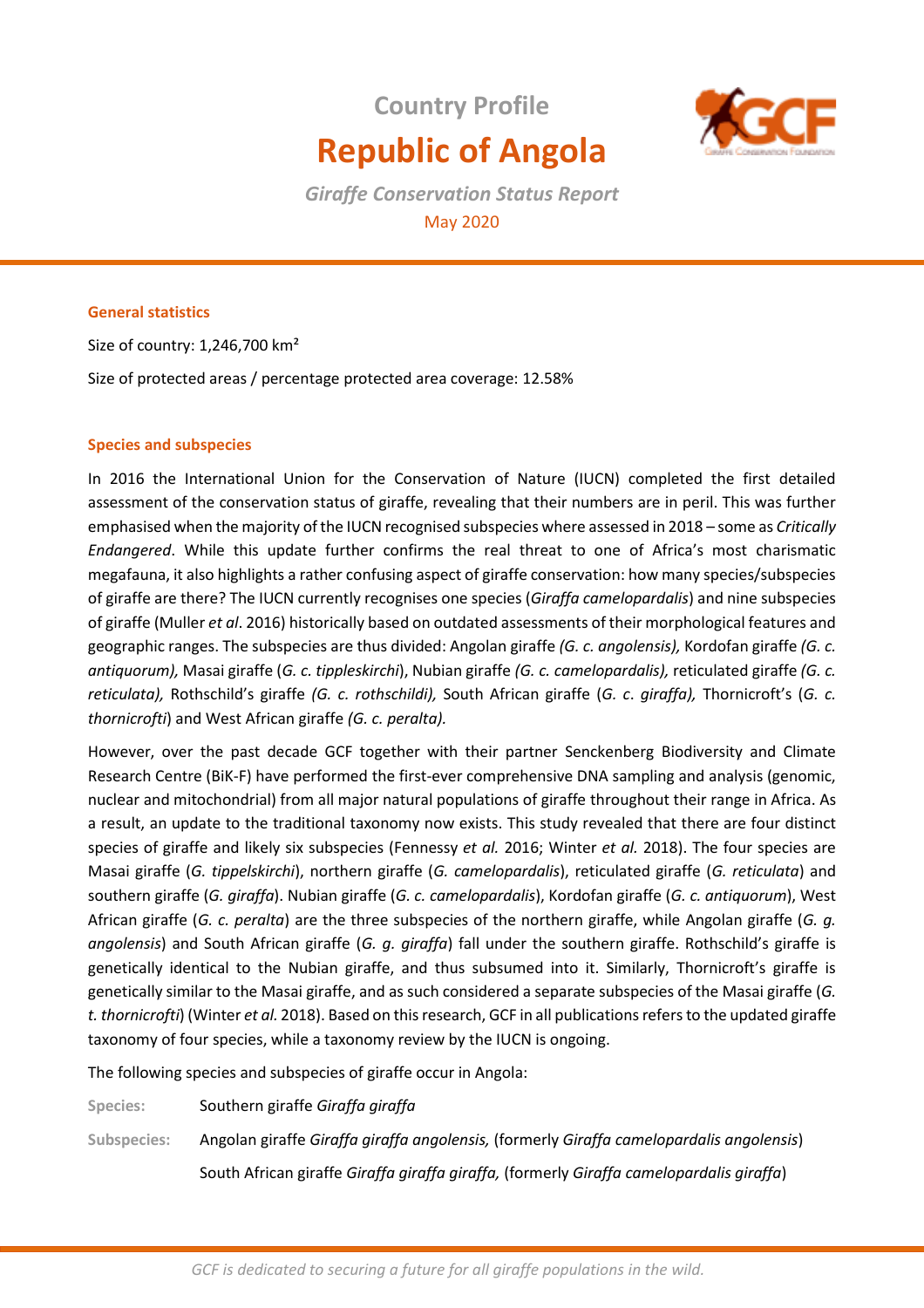#### **Conservation Status**

#### **IUCN Red List (IUCN 2018):**

*Giraffa camelopardalis* (as a species) – Vulnerable (Muller *et al.* 2016) *Giraffa giraffa* (as a species) – Not Assessed *Giraffa giraffa angolensis* – Least Concern (Marais *et al.* 2018) – assessed as *G. c. angolensis Giraffa giraffa giraffa* – Not Assessed

#### **In the Republic of Angola:**

Giraffe in the Republic of Angola (referred to as Angola in the rest of this report) are awarded full protection by the Combined Executive Decree No. 201/16 of 26 April 2016 (Governo de Angola 2016) issued by the Ministry of Agriculture and the Ministry of Finances. This decree was approved to provide an updated list of species (including giraffe) that cannot be hunted in the country and those that can be hunted during the hunting season and require an appropriate license. The Angolan Red List published in 2018 considers the Angolan giraffe as an Endangered species (Ministério do Ambiente 2018).

## **Issues/threats**

Angola was ravaged by protracted armed conflicts for more than four decades: 14 years of liberation struggle (1961-1974) were followed by 27 years of civil war (1975-2002; The World Factbook - Central Intelligence Agency 2019; Russo *et al.* 2003). These extended periods of war have not only caused great suffering to people, but also severely impacted wildlife (The Wild Foundation 2013; Kumleben 1996). The widespread presence of land-mines caused injury and death to humans and wildlife alike and inhibited access to land throughout much of the country (Russo *et al.* 2003). National parks were abandoned and, without adequate administration and management, infrastructure lapsed into a state of degradation (Kuedikuenda & Xavier 2009; NFRA 2009). During this time, national parks were invaded and occupied by local people from the surrounding areas (Kuedikuenda & Xavier 2009; NFRA 2009). Bush meat provided a critical source of food for the poor and illegal hunting reached alarming proportions (The Wild Foundation 2013; NFRA 2009; NBSAP 2007). Although most of Angola's natural habitats remained relatively intact, wildlife populations were severely overexploited to the point of depletion, especially in the Cuando Cubango Province (Kuedikuenda & Xavier 2009; NFRA 2009; USAID 2008; Russo *et al.* 2003; Kumleben 1996), and giraffe were assumed to have gone extinct in the country (East 1999).

The overexploitation of resources and loss of habitat remain major threats to biodiversity in Angola (Kuedikuenda & Xavier 2009; Russo *et al.* 2003). There is excessive human pressure on natural resources in areas where large numbers of internally displaced people have settled (Russo *et al.* 2003). Most of the population lives below the poverty line and depends on natural resources for their livelihoods (NBSAP 2007). Logging for firewood, charcoal, wood production, uncontrolled bush burning, and illegal hunting have and continue to lead to biodiversity loss and environmental degradation (Sheeman & Yong 2010; Kuedikuenda & Xavier 2009; NBSAP 2007). Diamond and oil exploitation pose additional threats to the Angolan environment (Kuedikuenda & Xavier 2009; Russo *et al*. 2003).

Today, the impact of anthropogenic activities is notable in all national parks (Kuedikuenda & Xavier 2009; USAID 2008). Although the level of destruction remains unclear, wildlife populations are in dire condition and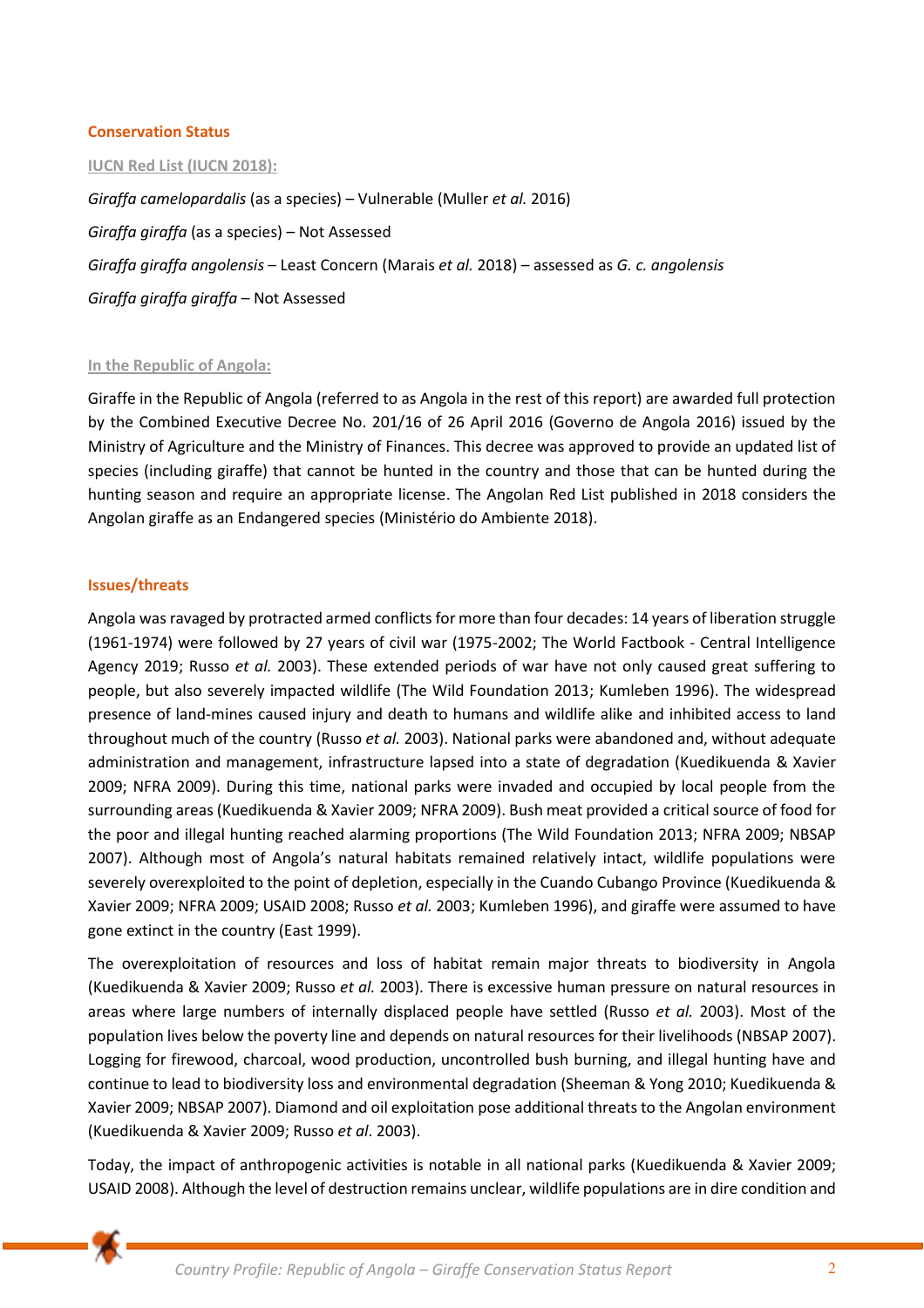there is an urgent need for collecting data on the status of the country's biodiversity (Kuedikuenda & Xavier 2009; NFRA 2009; USAID 2008; NBSAP 2007).

Since the war has ended, the Government of Angola has made a concerted effort to re-invigorate some of the national parks through infrastructure renovation, re-introduction of wildlife populations and the training of managers and game guards (Kuedikuenda & Xavier*.* 2009). In 2000, Kissama (synonymous Quiçama) National Park was re-established as the first, post-civil war national park and eco-tourism destination in Angola (The Wild Foundation 2013; Goertz 2012). Since illegal hunting left the park largely devoid of wildlife, large scale re-introductions of wildlife occurred in 2002 (The Wild Foundation 2013; Goertz 2012). Initially, South African giraffe were translocated from South Africa and re-introduced (extra-limital) into Kissama National Park (R. Goertz pers. comm.). More recently, South African giraffe have naturally re-populated areas in the country's southeast from Namibia's Bwabwata National Park. Additionally, Angolan giraffe have been (re-)introduced from Namibia to private conservation land, however no detailed and comprehensive records of these movements are available (Marais *et al.* 2018).

The greatest threat to Kissama National Park and its wildlife continues to be poor institutional capacity (NBSAP 2007). A lack of financial, human and logistical resources and infrastructure, as well as authority to safeguard Kissama National Park hinder efficient management (Goertz 2010; Kuedikuenda & Xavier 2009; NBSAP 2007). Although environmental control over the park has improved over the last decade, there is still a lack of trained field rangers (Goertz 2012). The construction of two national roads through the park has resulted in habitat fragmentation (Kuedikuenda & Xavier 2009) and developments such as shrimp farming, cultivation, oil production, charcoal production, livestock grazing, and human encroachment all pose additional threats to the environmental integrity of the Park (USAID 2008). Iona National Park, located in the southwest region of Angola and is Angola's third largest national park, faces similar problems due to overall lack of infrastructure and finances to support well trained personnel (Torchia 2017).

In Angola's southeast Cuando Cubango Province, giraffe have relatively recently and naturally, re-populated the Luengue-Luiana and Mavinga National Parks from Namibia (Funston *et al.* 2017). These two parks form a part of the Angolan portion of the Kavango Zambezi (KAZA) Transfrontier Conservation Area (TFCA) (NBSAP 2020), a valuable conservation regional network encompassing the regions of Namibia, Botswana, Zambia, and Zimbabwe in addition to Angola (Torchia 2017). The largest threat posed to wildlife conservation within both parks, more so Mavinga National Park, is the illegal bushmeat market and rampant elephant poaching (Funston *et al.* 2017). Combined with a high percentage of human encroachment, illegal diamond mining and logging operations, both parks face a significant uphill battle for wildlife populations and the general ecosystems (Funston *et al.* 2017; Torchia 2017).

Tourism remains an emerging prospect for both parks following the end of the conflict in 2002. Multiple areas within Luengue-Luiana National Park have been identified for potential tourism markets (such as lodges, campsites, off road activities) (Funston *et al.* 2017). Mavinga National Park has a higher density of human settlements, making for limited opportunities, but still multiple sites have been proposed for possible tourist venues (Funston *et* al. 2017). However, the land in and around both parks is still riddled with explosives left over from the civil war, requiring continued de-mining operations to make the parks safe before serious tourism options can be explored (Torchia 2017).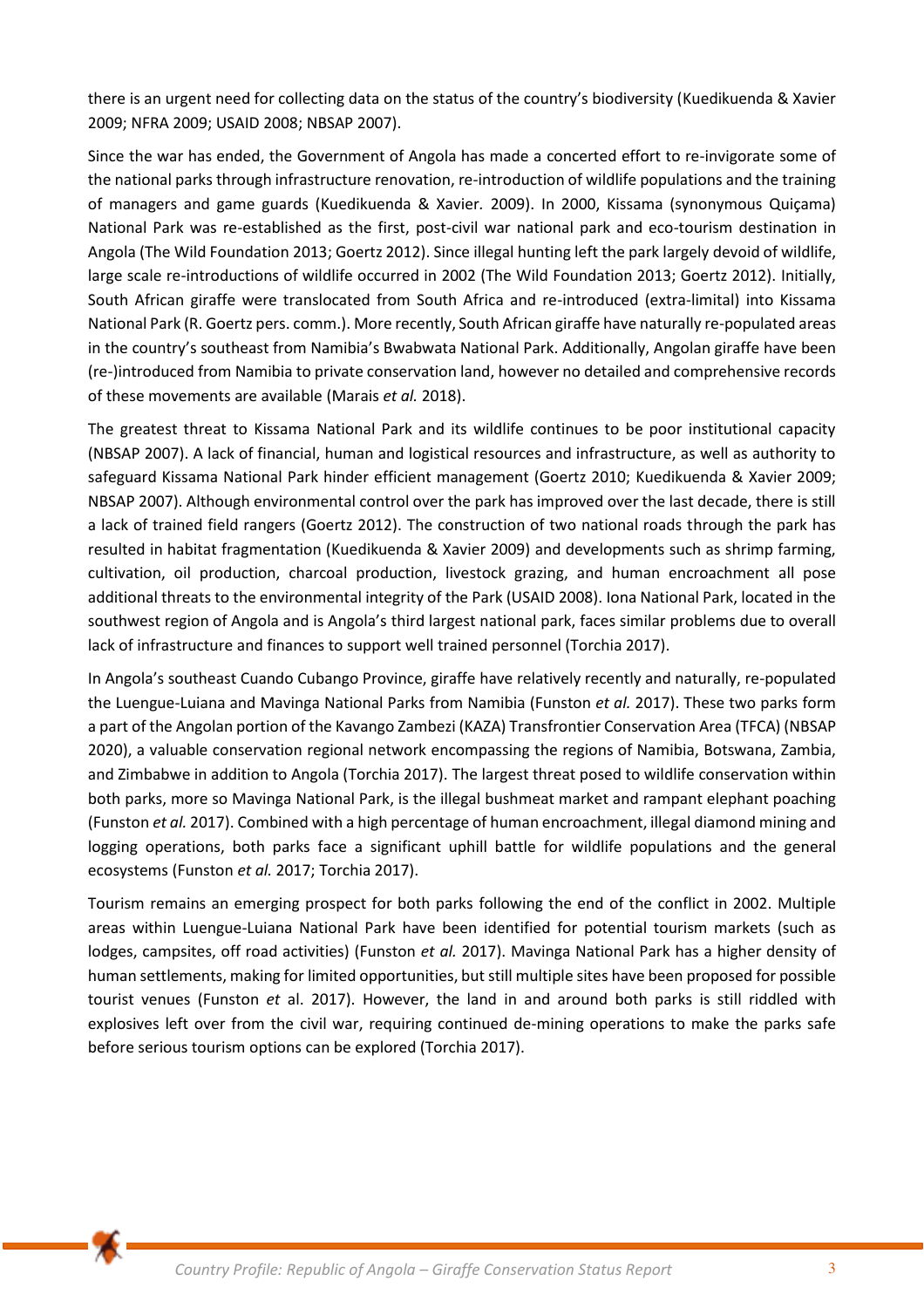#### **Estimate population abundance and trends**

## **Historic**

Giraffe formerly occurred in the mopane and acacia savannas of southern Angola (East 1999). According to Crawford-Cabral & Verissimo (2005), the historic distribution of the species presented a discontinuous range with two, reputedly separated, populations. Initially Crawford-Cabral & Verissimo (2005) documented one of these populations, the eastern-most, to possibly represent the (sub)species *G. c. infumata*. However, Dagg's (1971) review of giraffe (sub)speciation showed that *G. c. infum*ata was in fact synonymous with the Angolan giraffe, *G. g. angolensis*. Based on the recent genetic findings of Fennessy et al. (2016) and Winter et al. (2018), it is likely that Crawford-Cabral & Verissimo (2005) and Dagg's (1971) review were both inaccurate in such that the giraffe in eastern Angola were actually the South African giraffe subspecies (*G. g. giraffa*) which naturally move into and out of the area from neighbouring Namibia and Botswana. This new study further supports that it is likely both subspecies (Angolan and South African) historically existed in Angola (Fennessy *et al*. 2016). The Okavango, Cuito and Kwando Rivers all acted as barriers for east-west movements of giraffe within Angola and the neighbouring countries.

The western-most population extended from the upper course of the Curoca River through Otchinjau to the banks of the Kunene (synonymous Cunene) River, and through Cuamato and the Mupa area further north (Crawford-Cabral & Verissimo 2005). The intention of protecting this western population of Angolan giraffe, which was located 240km south-west of Humbe (Lydekker 1904), led to the proclamation of Mupa National Park (P. Vaz Pinto pers. comm.; Crawford-Cabral & Verissimo 2005). The eastern population occurred between the Cuito and Cuando Rivers, with larger numbers of records from the southeast corner of the former Mucusso Game Reserve (Crawford-Cabral & Verissimo 2005).

Dagg (1962) reported that giraffe were relatively abundant in the Mupa and Cafima areas in the south-west, and between Mucusso and Luiana in the south-east. In the late 1960s, a few hundred giraffe reportedly survived in the Mupa National Park/Cafima area in the south-west and the Mucosso area in the south-east (East 1999). By the mid-1970s, giraffe populations had severely declined in numbers, with only approx. 50 individuals remaining in the Mucusso Game Reserve, 30 in the Chimporo/Cafima area and seven in Mupa National Park (Crawford-Cabral & Verissimo 2005). By the early 1980s giraffe had largely disappeared from these areas and by the late 1990s giraffe were assumed to be extinct in Angola (East 1999). In 2001, four South African giraffe were translocated from Madikwe National Park in South Africa and introduced into Angola's Kissama National Park, south of the capital Luanda (R. Goetz pers. comm.). This extra-limital population increased to 11 individuals by 2008 (The Wild Foundation 2013.)

According to Kuedikuenda & Xavier (2009), a small population of Angolan giraffe still occurred in Mupa National Park. However, no census data exist to substantiate this claim and as the park was ravaged by poachers and refugees, it is generally accepted that giraffe became extinct there (Kissama Foundation 2013; East 1999; P. Vaz Pinto pers. comm.).

#### **Current**

South African giraffe numbers in Kissama National Park have increased to 44 individuals in 2018 (Groom *et al.* 2018). A study conducted by Panthera in 2017 on the distribution of large carnivores throughout the Luengue-Luiana and Mavinga National Parks revealed evidence of regular trans-boundary movements of South African giraffe between Namibia's Bwabwata National Park and Angola's Cuando Cubango Province (Funston *et al.* 2017). There is also several South African giraffe in the Luengue-Luiana National Park which re-populated the area naturally. This population is closely monitored by the Angolan Ministry of Environment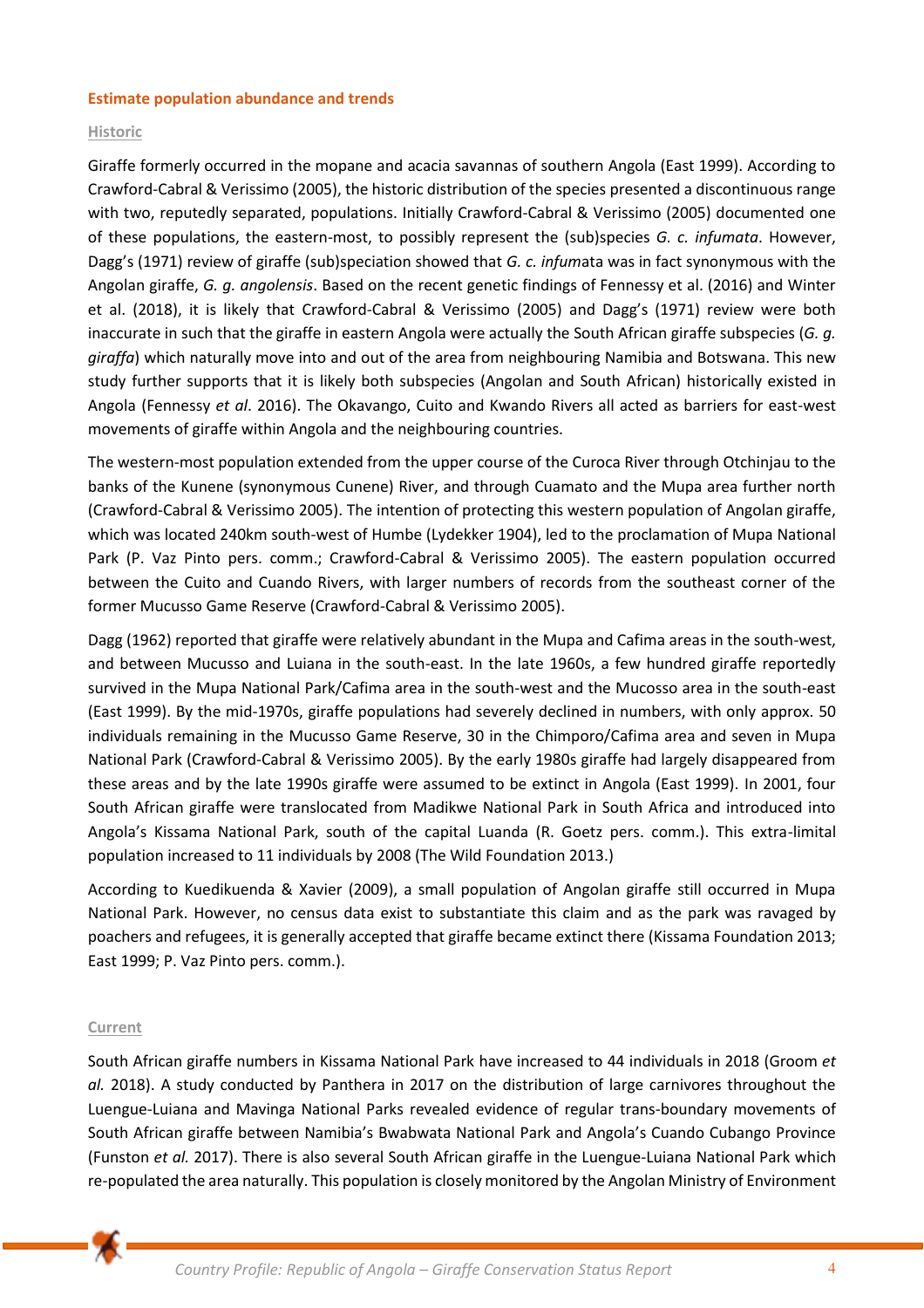(Angola Press 2018). The South African giraffe population is currently estimated at <200 individuals throughout the country, including those in their extra-limital range in Kissama National Park (Marias *et al.* 2018; Funston *et al.* 2017).

With respect to Angolan giraffe, several private game farms have (re-)introduced them into Angola from Namibia. As an example, one private game farm just south of Bicuar National Park (re-)introduced eight giraffe from Namibia in 2003 and the population has increased marginally, though the current number of individuals is unknown (M. Finckh pers. comm.) Some anecdotal reports suggest that Angolan giraffe may still survive in the eastern part of Mupa National Park, while others familiar with the area seem certain that there are no giraffe remaining (P. Vaz Pinto pers. comm.). The Angolan giraffe population is currently estimated at <50 individuals throughout the country (Marais *et al.* 2018).

While there is still uncertainty on the prevalence of giraffe in the rest of the country, recent surveys focusing on other species in the southern part of the country have opened avenues for pursuing further research on giraffe populations in Angola.

# **Future Conservation Management**

The following are proposed conservation management options for giraffe in Angola:

- Greater understanding of southern giraffe population numbers, range and conservation status across the country;
- Continued population (re-)introduction and/or supplementation of southern giraffe to areas within the country;
- Anti-poaching efforts to conserve the current populations in country;
- GPS satellite tagging of giraffe in south-east Angola to better understand movements and spatial ecology;
- Support for dedicated giraffe conservation, habitat protection, education and awareness initiatives in country (government, NGO and academic);
- Development of a National Giraffe Conservation Strategy and Action Plan for Angola; and
- Development of a Kavango Zambezi (KAZA) Transfrontier Giraffe Conservation Strategy and Action Plan for the region.

## **Acknowledgements**

We would like to thank Bruce Bennet, Paul Funston, Roland Goetz, Liza Hansen and Pedro Vaz Pinto for their valuable input. This updated Country Profile was financially supported by the Giraffe Conservation Foundation and its supporters.

## **References**

Angola Press. 2018. *Lost giraffes found by authorities*. http://www.angop.ao/angola/en\_us/noticias/ambiente/2018/0/2/Lost-giraffes-foundauthorities,c392587d-e8c6-4895-a229-7392e549c4b8.html (Accessed 5 February 2019).

Africa: Angola — The World Factbook — Central Intelligence Agency [WWW Document], n.d. URL https://www.cia.gov/library/publications/the-world-factbook/geos/ao.html (Accessed 2 February 2019).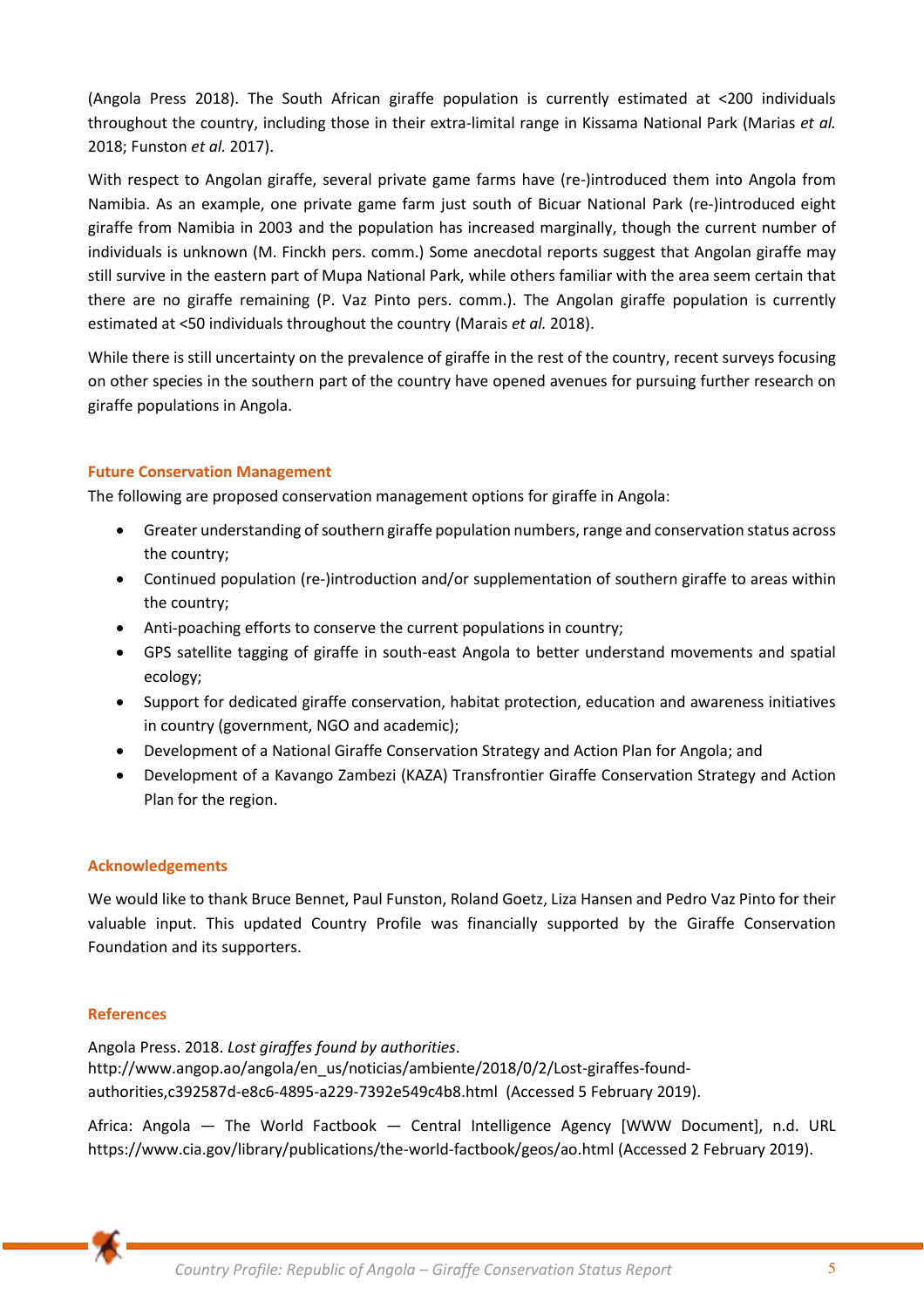Brenneman, R.A., Louis, E.E. jr & Fennessy, J. 2009. Genetic structure of two populations of the Namibian giraffe, *Giraffa camelopardalis angolensis*. *African Journal of Ecology* **47(4)**: 720-728.

Crawford-Cabral, J. & Verissimo, L.N. 2005. The Ungulate Fauna of Angola: Systematic list, distribution maps, database report. *Estudos, Ensaios e Documentos:* **163**. Instituto de investigação científica tropical. Ministério da Ciência e Tecnologia. Lisboa, Portugal.

Dagg, A.I. 1962. *The distribution of the giraffe in Africa*. School of Graduate Studies, University of Waterloo, Waterloo, Ontario, Canada.

Dagg, A.I. 1971. *Giraffa camelopardalis*. *Mammalian Species* **5**: 1-8.

East, R. 1999. *African Antelope Database 1998.* IUCN/SSC Antelope Specialist Group. IUCN, Gland, Switzerland and Cambridge, UK.

Fennessy, J. 2008. An overview of *Giraffa camelopardalis* taxonomy, distribution and conservation status, with a Namibian comparative and focus on the Kunene Region*. Journal* **56**. Namibia Scientific Society, Windhoek, Namibia.

Funston, P., Henschel, P., Petracca, L., Maclennan, S., Whitesell, C., Fabiano, E., and Castro, I. 2017. *The Distribution and Status of Lions and Other Large Carnivores in Luengue-Luiana and Mavinga National Parks, Angola*. KAZA TFCA Secretariat (KAZA).

Goetz, R. 2010. *Quiçama at the Crossroads. The Way Forward for Angola's National Parks with Special Reference to Quiçama and the Anderson-Morkel Report.* Unpublished Report, The Wild Foundation. <http://www.wild.org/wp-content/uploads/2008/11/Quicama-at-the-Crossroads-23-Feb-10.pdf>(Accessed 14 June 2013).

Goetz, R. 2012. *Report on Kissama National Park.* Unpublished Report, The Wild Foundation. http://www.wild.org/wp-content/uploads/2008/11/Kissama-with-Migual\_2012.pdf (Accessed 14 June 2013).

Groom, R., Elizalde, D., Elizalde, S., Sá, S., and Alexandre, G. 2018. *A large and medium sized mammal survey*. Quiçama National Park, Angola. INBAC/RWCP.

Kissama Foundation 2013. *Other parks of Angola*. http://www.kissama.org/quicama\_main\_other.html (Accessed 14 June 2013).

Kuedikuenda, S. & Xavier, M.N.G. 2009. *Framework report on Angola's biodiversity.* Ministry of Urban Affairs and Environment. Luanda, Angola.

Kumleben, M. E. 1996. *Comission of Inquiry into the alleged smuggling of and illegal trade in ivory and rhinoceros in South Africa.* Report of the chairman Mr. Justice, Judge of Appeal. Durban, South Africa.

Lydekker R., 1904. On the subspecies of *Giraffa camelopardalis*. *Proceedings of the Zoological Society of London* **1**: 202-227.

Marais, A., Fennessy, J., Fennessy, S., Brand, R. & Carter, K. 2018. *Giraffa camelopardalis ssp. angolensis.* The IUCN Red List of Threatened Species 2018: e.T88420726A88420729. https://dx.doi.org/10.2305/IUCN.UK.2018-2.RLTS.T88420726A88420729.en. Downloaded on 18 May 2020.

Ministério do Ambiente. 2018. Lista *Vermelha de especies de Angola: Extintas, ameaçadas de extinção, vulneráveis e invasoras.* Ministério do Ambiente, Angola.

NBSAP. 2007. *National Biodiversity Strategy and Action Plan.* Project no. 00011125. Ministry of Urban Affairs and Environment. Luanda, Angola.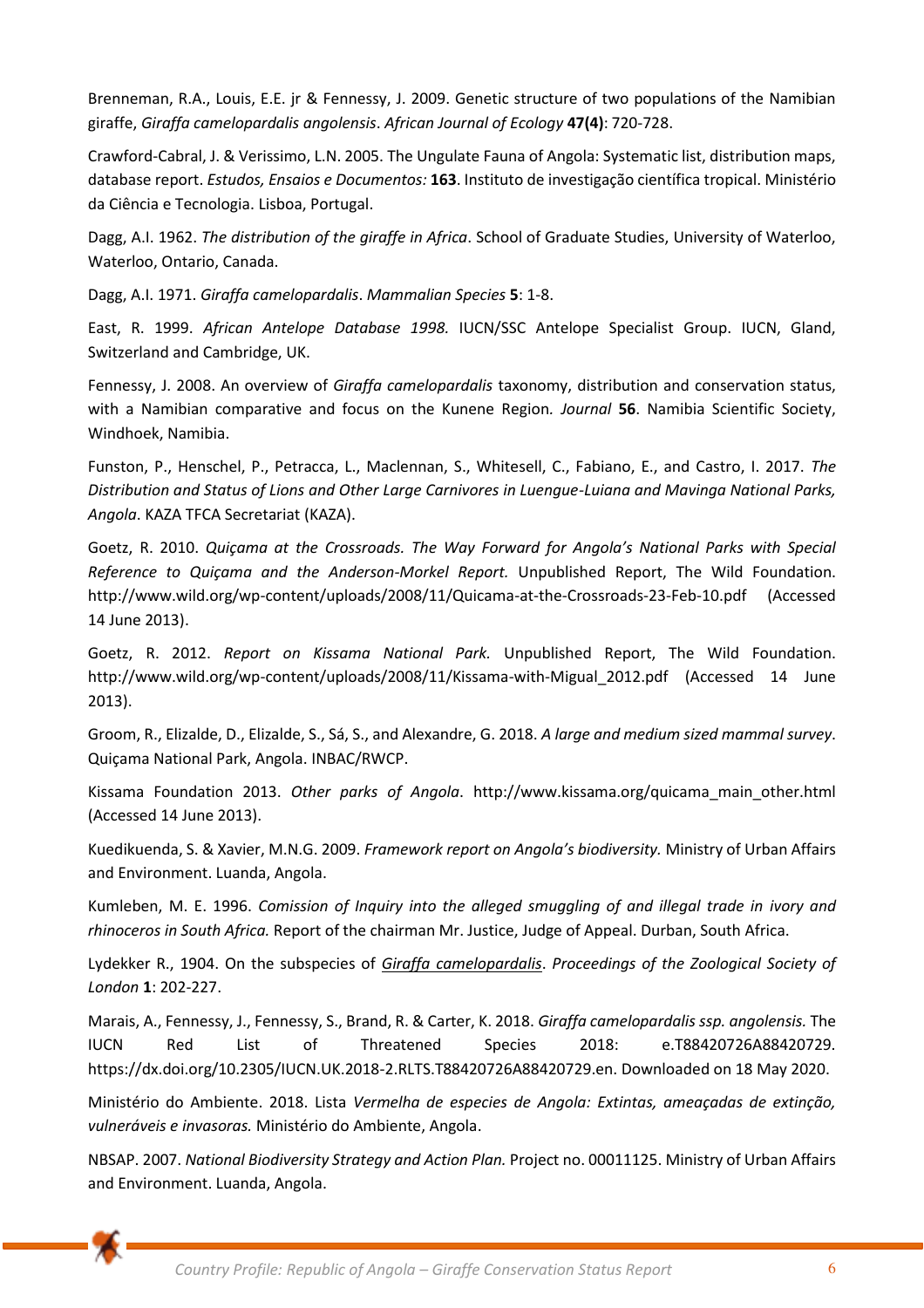NBSAP. 2020. *National Biodiversity Strategy and Action Plan 2019-2025.* Ministry of Environment. Luanda, Angola.

NFRA. 2009. *National Forestry Resource Assessment*. Project no. TCP/ANG/3103 (D). Ministry of Agriculture and Rural Development, Angola.

Russo, V., Roque, P. & Krugmann, H. 2003. *Coutry Report: Angola.* In Tarr, P (Ed.) Environmental Impact Assessment in Southern Africa. Southern African Institute for Environmental Assessment (SAIEA), Windhoek, Namibia.

Sheeman, S. & Yong, J.L. 2010. *Culture of the World: Angola.* Times Publishing Limited.

The Wild Foundation. 2013. *Angola – Quicama National Park.* http://www.wild.org/where-wework/quicama-kissama-national-park-angola/ (Accessed 14 June 2013).

Torchia, C. 2017. *Angola slowly opens to conservationists after long civil war*. The Associated Press. https://phys.org/news/2017-07-angola-slowly-conservationists-civil-war.html

USAID. 2008. *118/119 Biodiversity and Tropical Forest Assessment for Angola.* Prepared by the Biodiversity Analysis and Technical Support (BATS) team for the United States Agency for International development. Washington, DC, USA.

# **Citation**

Marais, A.J., Fennessy, S., Ferguson, S., Russo, V. & Fennessy, J. 2020. *Country Profile: A rapid assessment of the giraffe conservation status in the Republic of Angola.* Giraffe Conservation Foundation, Windhoek, Namibia.